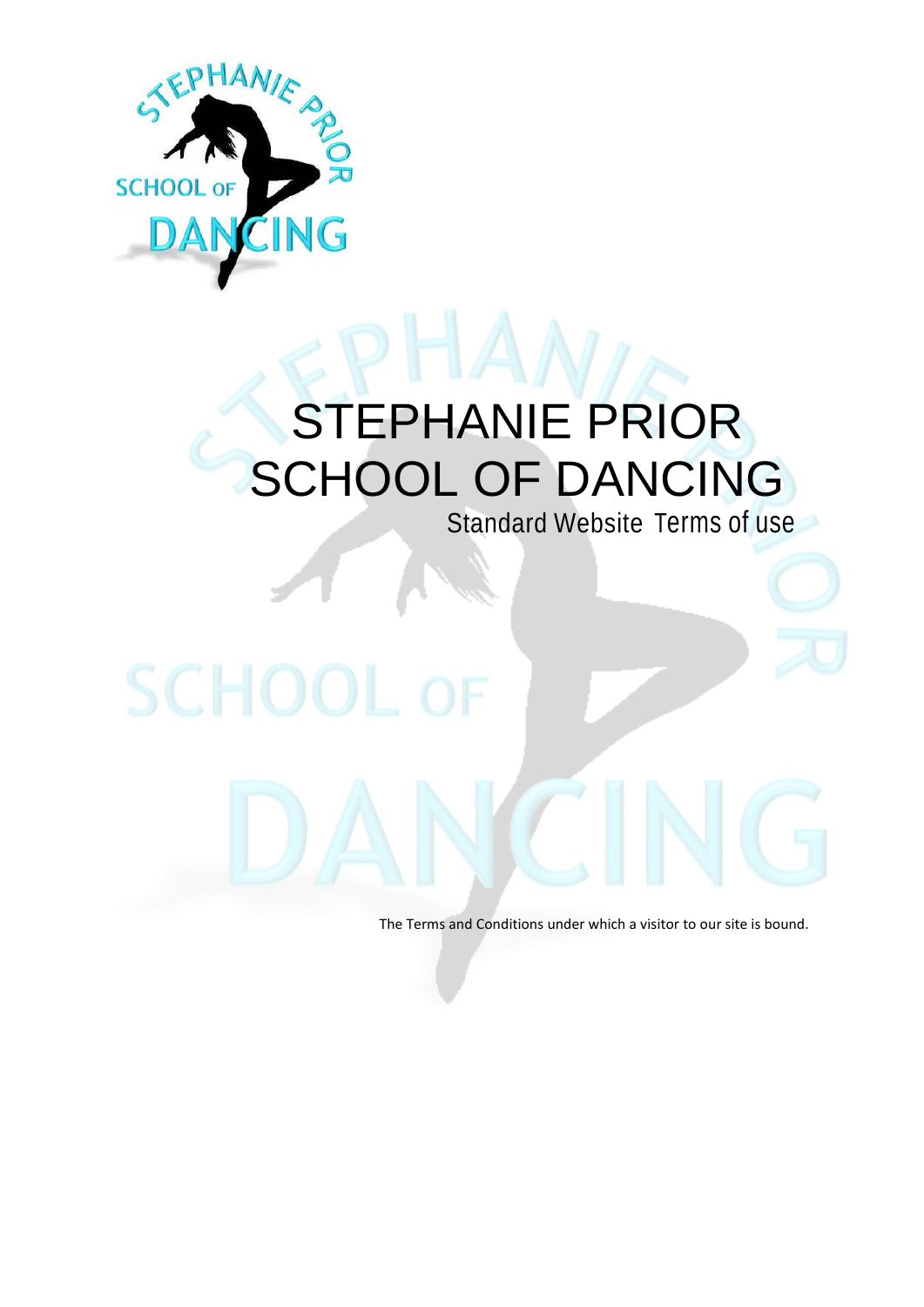## **TERMS AND CONDITIONS**

### **By Using Our Site You Accept These Terms and Conditions**

**Please read these Terms and Conditions carefully and ensure that you understand them before using Our Site**. These Terms and Conditions, together with any other documents referred to herein, set out the terms of use governing your use of this: <https://www.stephaniepriordance.co.uk> (Our Site)

These Terms and Conditions were last updated on 3 rd September 2020.

Your agreement to comply with these Terms and Conditions is indicated by your use of Our Site. If you do not agree to these Terms and Conditions, you must stop using Our Site immediately.

The following document**s** also apply to your use of Our Site:

- Our Privacy Policy, available below. This is also referred to below in Part 15.
- Our Cookie Policy, available below. This is also referred to below in Part 15.

### 1. **Definitions and Interpretation**

1.1 In these Terms and Conditions, unless the context otherwise requires, the following expressions have the following meanings:



**"Content"** means any and all text, images, audio, video, scripts, code, software, databases, and any other form of information capable of being stored on a computer that appears on, or forms part of, Our Site; and

**"We/Us/Our"** means Stephanie Prior School of Dancing Ltd.

### 2. **Information About Us**

- 2.1 Our Site is operated by Stephanie Prior School of Dancing Ltd. We are a limited company registered in England and Wales under company number 07322796. Our registered address is at Building 18, Gateway 1000 Whittle Way, Arlington Business Park, Stevenage, Hertfordshire, England, SG1 2FP and Our main trading address is Stephanie Prior School of Dancing, Lumen Road, Royston, Hertfordshire SG8 7AG. Our VAT number is 336 7325 92
- 2.2 We are a member of The National Association of Teachers of Dancing.

### 3. **How to Contact Us**

To contact Us, please email Us using our 'Contact Form' on Our Website or telephone Us on 01763 878587. You may leave a voice message which we will then pickup as an email.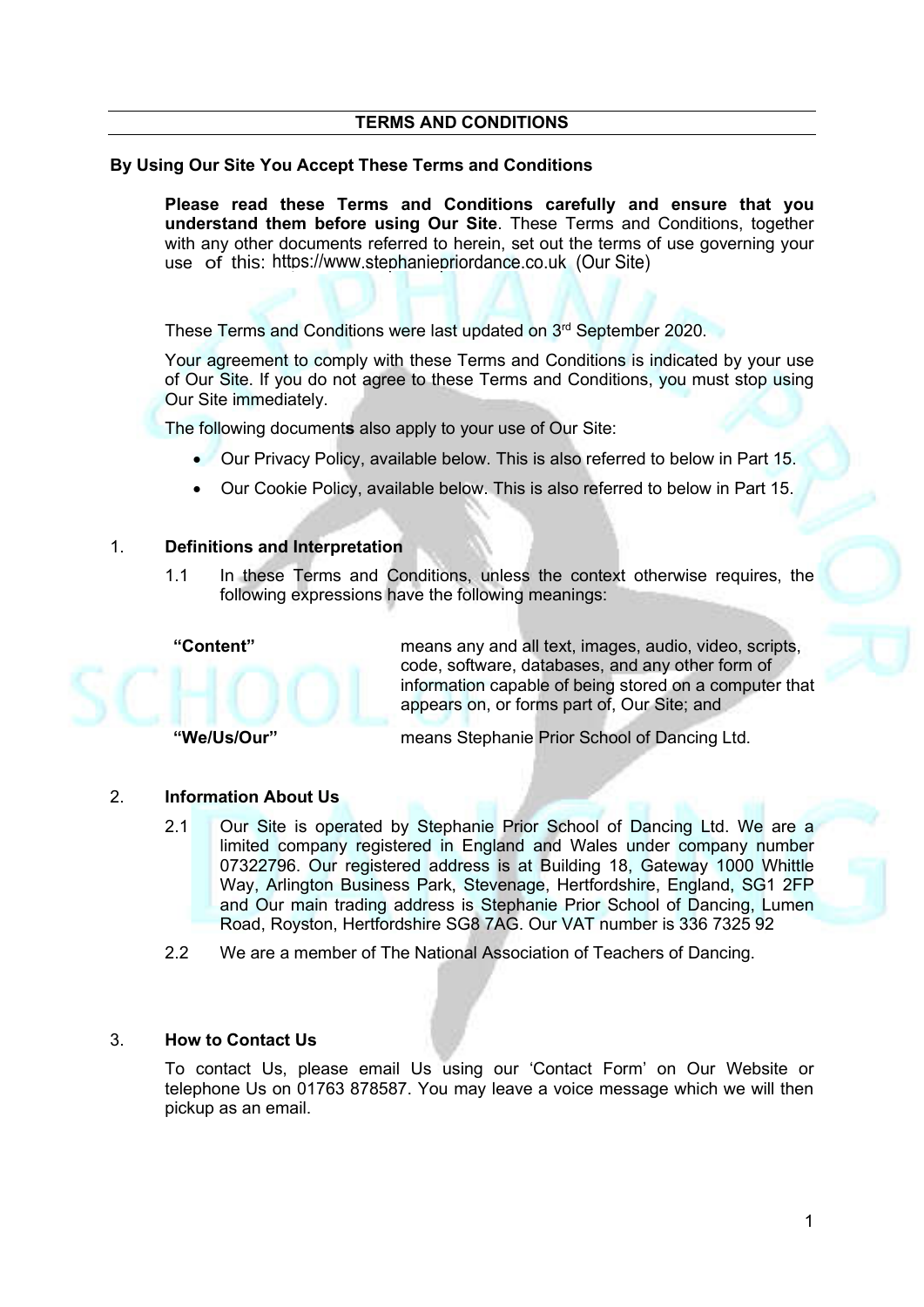## 4. **Access to Our Site**

- 4.1 Access to Our Site is free of charge.
- 4.2 It is your responsibility to make the arrangements necessary in order to access Our Site.
- 4.3 Access to Our Site is provided on an "as is" and on an "as available" basis. We may suspend or discontinue Our Site (or any part of it) at any time. We do not guarantee that Our Site will always be available or that access to it will be uninterrupted. If We suspend or discontinue Our Site (or any part of it), We will try to give you reasonable notice of the suspension or discontinuation.

### 5. **Changes to Our Site**

We may alter and update Our Site (or any part of it) at any time to update our timetables **or other content**. If We make any significant alterations to Our Site (or any part of it), We will try to give you reasonable notice of the alterations.

### 6. **Changes to these Terms and Conditions**

6.1 We may alter these Terms and Conditions at any time. If We do so, details of the changes will be highlighted at the top of this page. As explained above, your use of Our Site constitutes your acceptance of these Terms and Conditions. Consequently, any changes made to these Terms and Conditions will apply to your use of Our Site the first time you use it after the changes have been implemented. You are therefore advised to check this page every time you use Our Site.



6.2 If any part of the current version of these Terms and Conditions conflicts with any previous version(s), the current version shall prevail unless We explicitly state otherwise.

### 7. **International Users**

Our Site is intended for users in the United Kingdom only. We do not warrant or represent that Our Site or its Content are available in other locations or are suitable for use in other locations.

### 8. **How You May Use Our Site and Content (Intellectual Property Rights)**

- 8.1 All Content included on Our Site and the copyright and other intellectual property rights in that Content belongs to or has been licensed by Us, unless specifically labelled otherwise. All Content is protected by applicable United Kingdom and international intellectual property laws and treaties.
- 8.2 You may access, view, and use Our Site in a web browser (including any web browsing capability built into other types of software or app) and you may download Our Site (or any part of it) for caching (this usually occurs automatically).
- 8.3 You may print one copy and download extracts of any page(s) from Our Site for personal use only.
- 8.4 You may not modify the printed copies or downloaded extracts in any way. Images, video, audio, or any other Content downloaded from Our Site must not be used separately from accompanying text.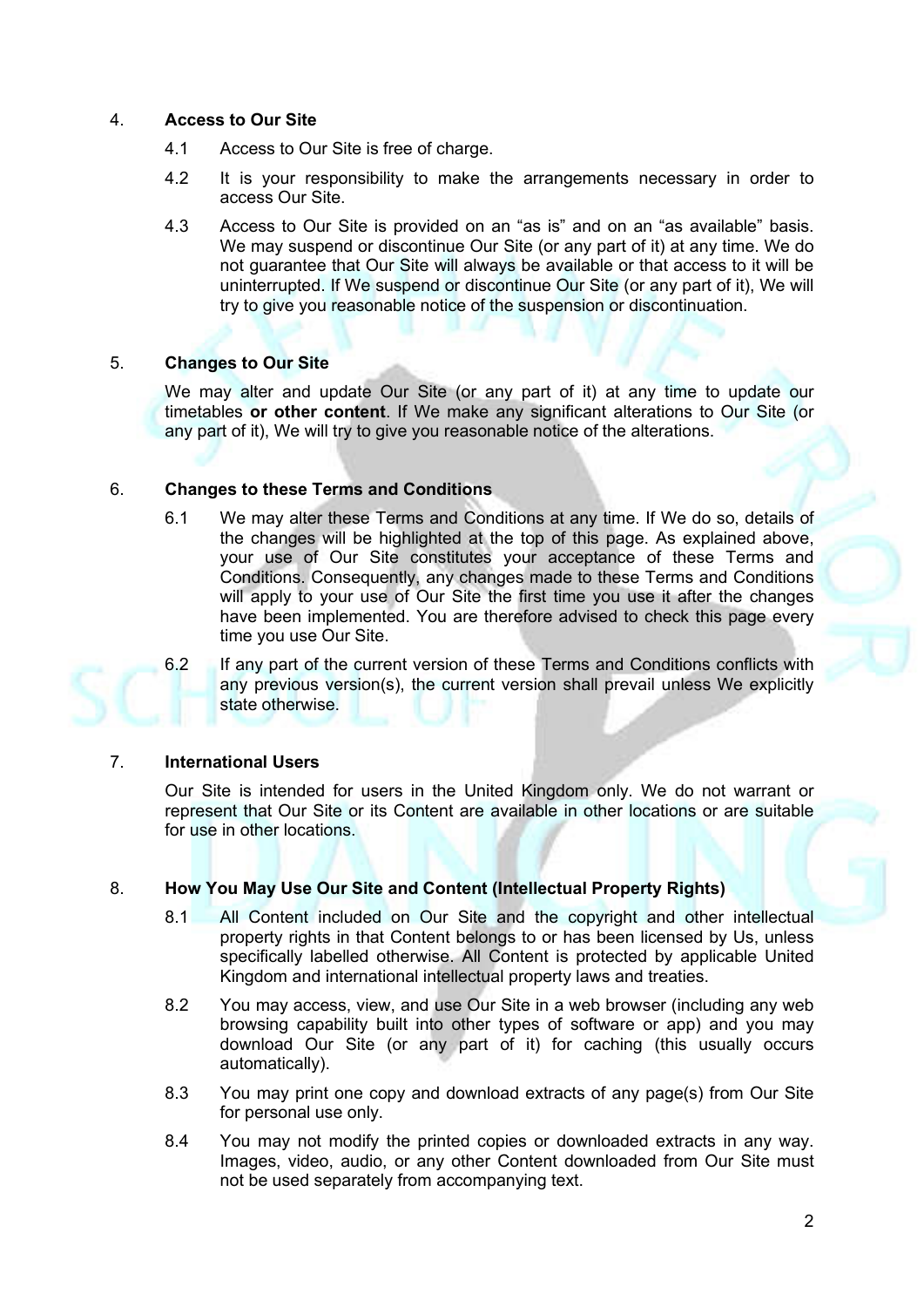- 8.5 Our status as the owner and author of the Content on Our Site (or that of identified licensors, as applicable) must always be acknowledged.
- 8.6 You may not use any Content saved or downloaded from Our Site for commercial purposes without first obtaining a licence from Us (or our licensors, as applicable). This does not prevent the normal access, viewing, and use of Our Site for general information purposes by business users or consumers.

# 9. **Links to Our Site**

- 9.1 You may only link to the homepage of Our Site, http://www.stephaniepriordance.co.uk . Linking to other pages on Our site requires our express written permission.
- 9.2 Links to Our Site must be fair and lawful. You must not take unfair advantage of Our reputation or attempt to damage Our reputation.
- 9.3 You must not link to Our Site in a manner that suggests any association with Us (where there is none) or any endorsement or approval from Us (where there is none).
- 9.4 Your link should not use any logos or trademarks displayed on Our Site without Our express written permission.
- 9.5 You must not frame or embed Our Site on another website without Our express written permission.
- 9.6 You may not link to Our Site from another website the main content of which is unlawful; obscene; offensive; inappropriate; dishonest; defamatory; threatening; racist, sexist, or otherwise discriminatory; that promotes violence, racial hatred, or terrorism; that infringes intellectual property rights; or that We deem to be otherwise objectionable.

### 10. **Links to Other Sites**

- 10.1 Links to other websites may be included on Our Site. Unless expressly stated, these sites are not under Our control. We accept no responsibility or liability for the content of third-party websites.
- 10.2 The inclusion of a link to another website on Our Site is for information purposes only and does not imply any endorsement of that website or of its owners, operators, or any other parties involved with it.

### 11. **Disclaimers**

- 11.1 Nothing on Our Site constitutes professional advice on which you should rely. It is provided for general information purposes only. Professional or Specialist advice should always be obtained before taking part in any physical activity relating to the teaching of dance.
- 11.2 We make reasonable efforts to ensure that the Content on Our Site is complete, accurate, and up to date, but We make no warranties, representations, or guarantees (express or implied) that this will always be the case.
- 11.3 If you are a business user, We exclude all implied representations, warranties, conditions, and other terms that may apply to Our Site and Content.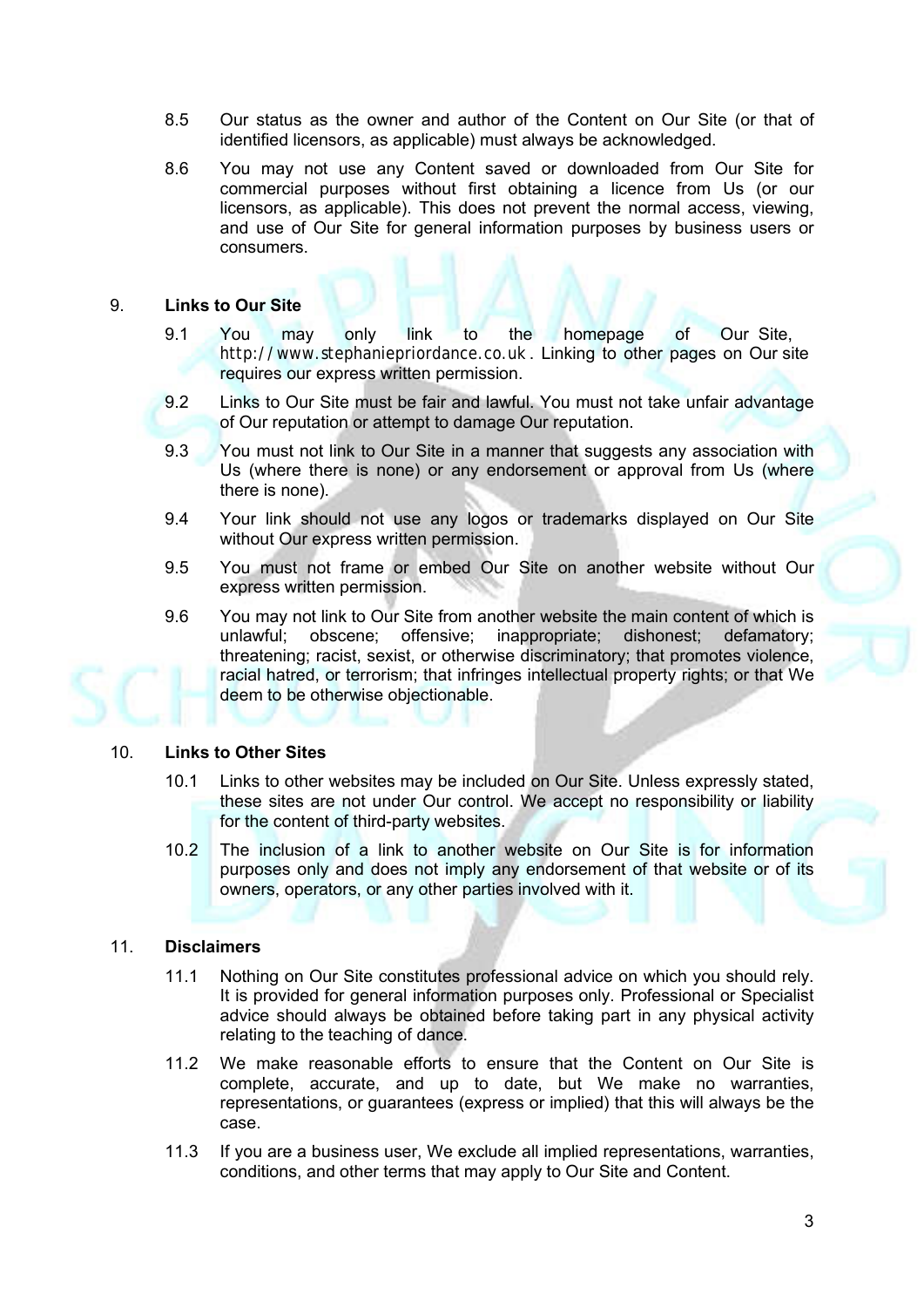### 12. **Our Liability**

- 12.1 Nothing in these Terms and Conditions excludes or restricts Our liability for fraud or fraudulent misrepresentation, for death or personal injury resulting from negligence, or for any other forms of liability which cannot be lawfully excluded or restricted.
- 12.2 If you are a business user (i.e. you are using Our Site in the course of business or for commercial purposes), to the fullest extent permissible by law, We accept no liability for any loss or damage, whether foreseeable or otherwise, in contract, tort (including negligence), for breach of statutory duty, or otherwise, arising out of or in connection with the use of (or inability to use) Our Site or the use of or reliance upon any Content included on Our Site.
- 12.3 If you are a business user, We accept no liability for loss of profit, sales, business, or revenue; loss of business opportunity, goodwill, or reputation; loss of anticipated savings; business interruption; or for any indirect or consequential loss or damage.
- 12.4 Our Site is intended for non-commercial use only. If you are a consumer, you agree that you will not use Our Site for any commercial or business purposes and that We shall have no liability to you for any business losses as set out above.
- 12.5 If you are a consumer and digital content from Our Site damages other digital content or a device belonging to you, where that damage is caused by Our failure to use reasonable skill and care, We will either compensate you or repair the damage.
- 12.6 Note that the right to compensation or repair in Part 12.5 will be lost if the damage in question could have been avoided by following advice or instructions from Us to install a free patch or update; if the damage resulted from your failure to follow instructions; or if the minimum system requirements provided by Us for the digital content in question were not met.

### 13. **Viruses, Malware, and Security**

- 13.1 We exercise reasonable skill and care to ensure that Our Site is secure and free from viruses and malware; however, We do not guarantee that this is the case.
- 13.2 You are responsible for protecting your hardware, software, data, and other material from viruses, malware, and other internet security risks.
- 13.3 You must not deliberately introduce viruses or other malware, or any other material which is malicious or technologically harmful either to or via Our Site.
- 13.4 You must not attempt to gain unauthorised access to any part of Our Site, the server on which Our Site is stored, or any other server, computer, or database connected to Our Site.
- 13.5 You must not attack Our Site by means of a DNS attack, a distributed denial of service attack, or by any other means.
- 13.6 By breaching the provisions of Parts 13.3 to 13.5 you may be committing a criminal offence under the Computer Misuse Act 1990. Any and all such breaches will be reported to the relevant law enforcement authorities and We will cooperate fully with those authorities by disclosing your identity to them. Your right to use Our Site will cease immediately if such a breach occurs.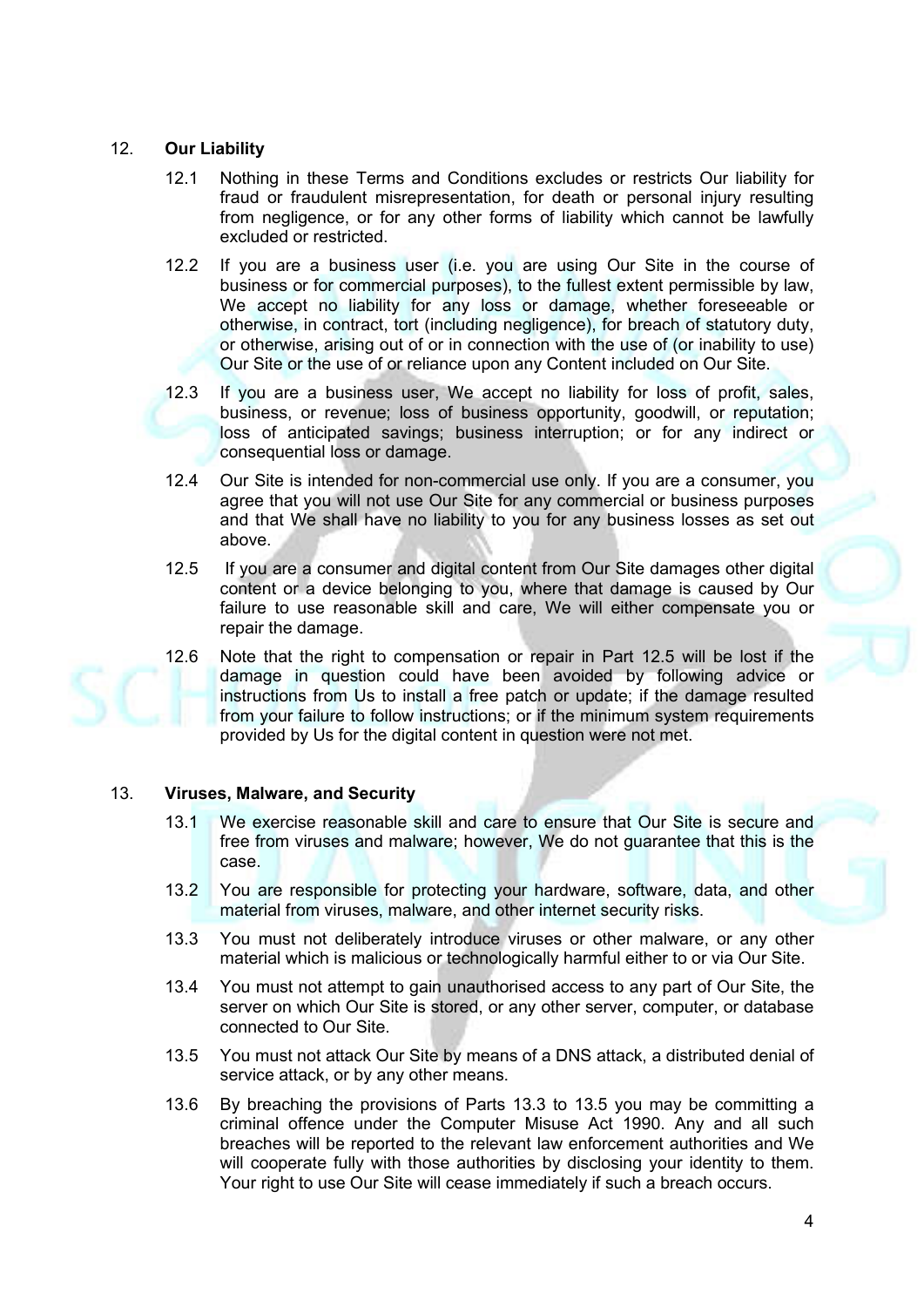# 14. **Acceptable Usage of Our Site**

- 14.1 You may only use Our Site in a lawful manner:
	- a) You must ensure that you comply fully with any and all local, national, or international laws and regulations that apply.
	- b) You must not use Our site in any way, or for any purpose, that is unlawful or fraudulent; and
	- c) You must not use Our Site to knowingly send, upload, or in any other way transmit data that contains any form of virus or other malware or any other code designed to adversely affect computer hardware, software, or data of any kind.
- 14.2 If you fail to comply with the provisions of this Part 14, you will be in breach of these Terms and Conditions. We may take one or more of the following actions in response:
	- a) Suspend or terminate your right to use Our Site.
	- b) Issue you with a written warning.
	- c) Take legal proceedings against you for reimbursement of any and all relevant costs on an indemnity basis resulting from your breach.
	- d) Take further legal action against you, as appropriate.
	- e) Disclose such information to law enforcem24hrsent authorities as required or as We deem reasonably necessary; and/or
	- f) Any other actions which We deem reasonably appropriate (and lawful).

14.3 We hereby exclude any and all liability arising out of any actions that We may take (including, but not limited to those set out above in Part 14.2) in response to your breach.

## 15. **How We Use Your Personal Information**

We will only use your personal information as set out in Our 'Data Protection Policy', available in the footer area of our website: <https://www.stephaniepriordance.co.uk> and [Our Cookie Policy, available in the](https://www.stephaniepriordance.co.uk) footer area of our website: <https://www.stephaniepriordance.co.uk>

### 16. **Communications from Us**

- 16.1 If We have your contact details, We may send you important notices by email from time to time. Such notices may relate to matters including, but not limited to, changes to Our Site or to these Terms and Conditions.
- 16.2 We will not send you marketing emails without your express consent. If you do consent to marketing, you may opt out at any time. All marketing emails from Us include an unsubscribe link. If you opt out of emails from Us, it may take up to 24 hours for your request to take effect and you may continue to receive emails during that time.
- 16.3 For questions or complaints about communications from Us, please contact Us using the details above in Part 3.